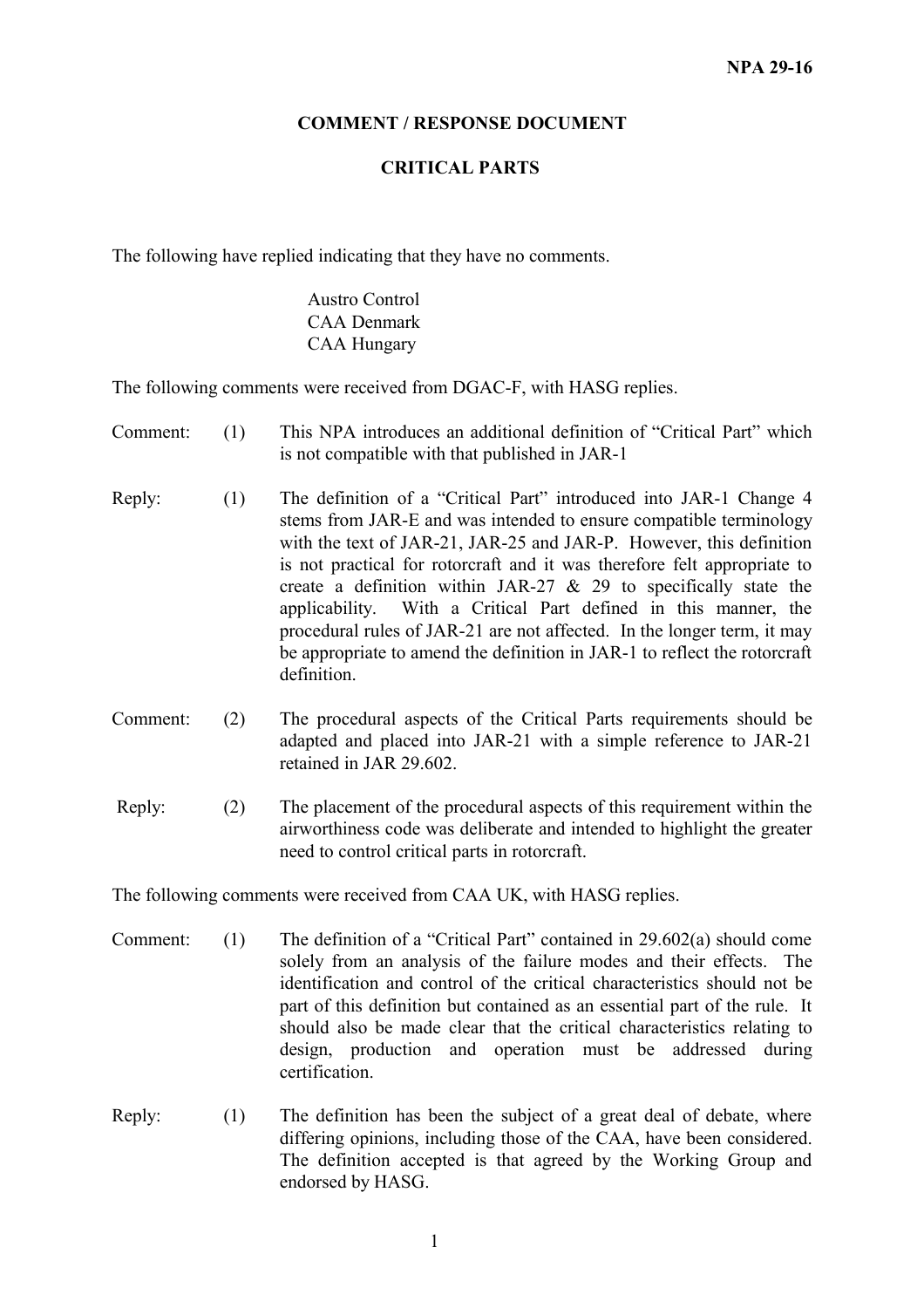- Comment (2) The text of 29.602(b) should not be limited in scope to only the critical design characteristics.
- Reply (2) Whatever characteristics need to be considered at the design stage can be termed "design characteristics". While acknowledging that an inconsistency exists within the terminology used, this is not felt to be confusing or ambiguous, and the importance of retaining harmonisation with FARs is considered an overriding factor.
- Comment (3) The CAA disagree with the assumption that existing manufacturers who have met the intent of the critical part requirements in the past, would be acceptable today, without compliance with JAR 29.602 being established during each individual Type Certification exercise.
- Reply (3) The intent of the critical parts requirement was to formalise the procedures and standards currently used by industry. Manufacturer's existing critical parts procedures could therefore be acceptable in meeting these requirements.
- Comment (4) The CAA do not support the assumption in ACJ 29.602 (2.a) that a suitable landing site is always present or that the operational environment need not be considered. The CAA recommend that CAT A and CAT B rotorcraft should be treated separately in accordance with the accepted operational philosophies. The Critical Parts List for CAT A rotorcraft should therefore include parts the failure of which would prevent continued safe flight.
- Reply (4) The intent of the NPA was simply to rewrite the existing text of 27/29x602 into a format which would be accepted as a harmonised code. There was no mandate to alter the applicability of the critical parts definition which has in the past been accepted by the CAA in validating rotorcraft. Any proposal to alter the existing standards would need to be justified and pursued through a new harmonisation initiative assigned to a new Working Group with specific ToR.
- Comment  $(5)$  ACJ 29.602  $(2.b.(2))$  should be re-worded to emphasise that there should be no "unauthorised" repairs.
- Reply (5) While acknowledging that the text proposed by the CAA is clearer, the comment does not change the intent of the paragraph.. The text of the NPA is therefore retained in order to prevent disharmony with FARs, but may be reviewed at a subsequent AC revision.
- Comment (6) The CAA recommend that the text of ACJ29.602  $(2.b.(3))$  should be re-formatted so that the importance of keeping accurate records for the control of service life is emphasised in a separate sub-paragraph.
- Reply (6) While acknowledging that the text proposed by the CAA is clearer, the